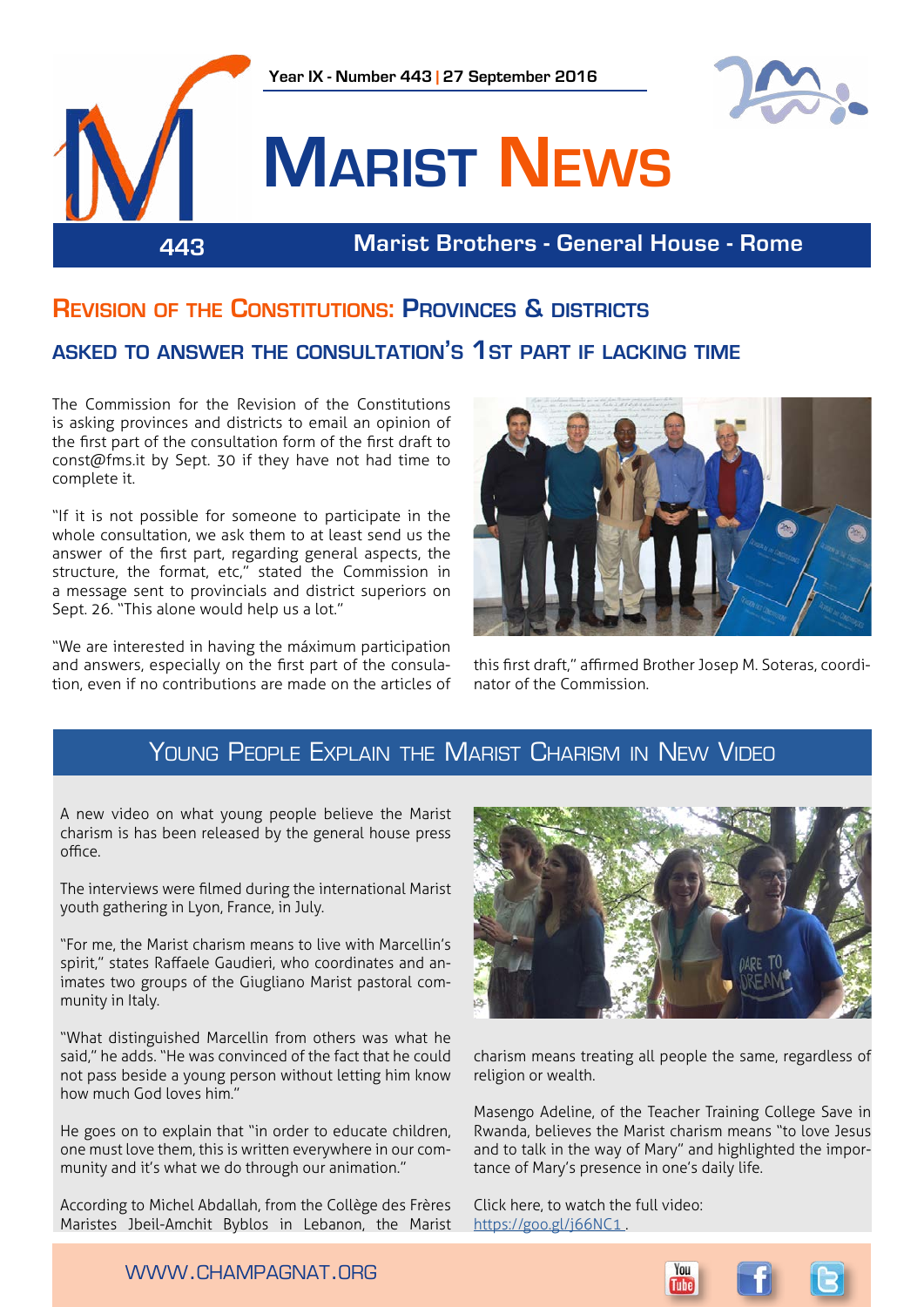#### **Moving towards the General Chapter**

After the consultation form of the first draft of the constitutions is sent back by September, the General Chapter Commission will sent out a chapter consultation to be worked on between October 2016 and January 2017.

The consultation of the second draft of the constitutions will then be sent for provinces and districts to work on between February and June 2017.

The Constitutions' Commission will then prepare a third draft from July to August 2017, which will be presented at the 22nd General Chapter.

The Commission's members are Brothers Tony Clark, Eduardo Navarro, Albert Nzabonaliba, Antonio Peralta, Josep M. Soteras and Sebastião Ferrarini.

For more information on the Revision of Constitutions and Statutes, click here: [https://goo.gl/rSJ5eR.](https://goo.gl/rSJ5eR)

## **Islamic-Christian day in Lyon: Commemoration of the martyrdom of Brother Henri Vergès**

An encounter of Muslims and Christians took place in Lyon from Sept.  $16 - 17$ to commemorate the twentieth anniversary of the death of the death of the monks of Tibhirine, and to recall other religious that were killed in Algeria between 1994 and 1996, as well as many other Muslims and Christians that suffered violence in Algeria.

#### **The testimony of Muslims of the martyrdom of Christians**

The event began with a conference offered by the Archbishop Emeritus of Algiers, Archbishop Henri Teissier, titled 'The testimony of Muslims of the martyrdom of Christians in Algeria (1994- 1996).' The context of the conference could not be more significant. The encounter took place in L'Antiquaille, a cultural place very near the Basilica of Fourvière, which recalls the history of the first martyrs of Lyon. L'Antiquaille is a Lyonnais "high place" of "memory and history" where one can discover the main stages of Christian history in Lyon and its development throughout the centuries.

In the undergrounds, one can find the place where Saint Pothinus was jailed. He was the bishop of the first Christian community known as Galia, based in Lyon. Pothinus was arrested in 177 under the mandate of Marcus Aurelius at the same time as Blandine and 48 Christians, who testified to their faith. They are Lyon's first martyrs.

In this place, one listened to the echoes of the voices of Muslim witnesses, who emphasized the faith and the personality of the martyrs of Algeria. Archbishop Henri began by quoting the words of a former student of Brother Henri Vergès, of the school of Sour el Ghoziane, where Br Henri taught mathematics.



"All humanity is proud of the existence of such people and saddened by their loss," he stated.

"We would like to express our friendship; our fraternity amidst this drama that affects us all," he stressed, regarding another message of Algiers that also referred to the life of Br Henri. "Never forget that you are our brothers. Whatever the differences of our dogmas, we think we have the same God. You are in our home and we love you."

Then the speaker continued highlighting various testimonies of the 19 religious killed in Algeria between 1994 and 1996. Of particular significance was that of a law student that met four White Fathers of Tizi Ouzou.

"The horror of this act revolts me," said the student. "How is it possible that in the name of religion and of God, the children of God are killed! How is it possible to understand a God who orders a part of his children to eliminate the rest!"

Most of these testimonies are collected in a book written by Teissier and published under the title Chrétiens en Algérie, (Desclée de Brouwer, 2002). The ceremony ended with the unveiling of a plaque in memory of Brother Luc, a monk of Tibhirine, placed in the reception of L'Anticuaille.

#### **Encounter with Father Thomas Georgeon, postulator of the cause**

On Saturday, Sept. 17, a private encounter was held between the families of the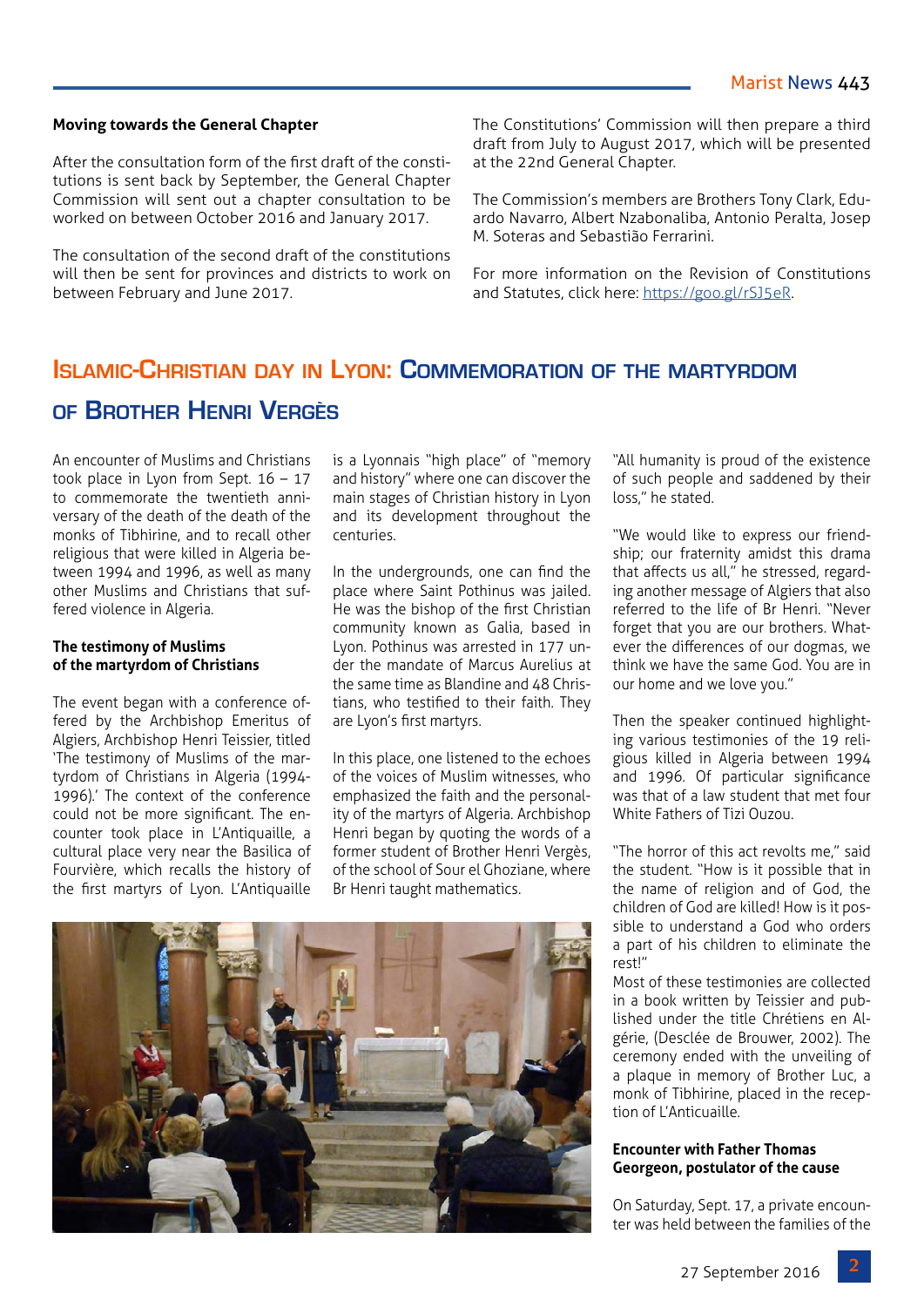## **BRIEF NEWS**

#### **Samoa**

From September 19 to 22, six Brothers, two young men, a German volunteer and ten teachers in the local Champagnat Group from Marist Primary and Saint Joseph's College, Apia in Samoa made their annual retreat. It was facilitated by Brother Kieran Fenn.



The new international community in the Amazon is composed by four members, each one of a different nationality, two women and two men: Peggy of Venezuela, Verónica of Argentina, Brother Iñigo of Spain and Brother Justin of Australia. Three of them are already living in Tabatinga. They are waiting for the fourth member, who is awaiting his vista in order to be able to reside in Brazil. Brothers Inácio y Deivis of Brasil Sul Amazonia and Brother Alberto Aparicio of the Cruz del Sur Province, visited the community to show support of the America Sur region.



In the province of Compostela, from September 17 to 18, the teams of the MarCha Phase gathered to evaluate summer activities. They also met to schedule the formation that will take place in November, to begin to envision the activities of 2017, and to form themselves in the managing of groups and conflict resolution.

martyrs of Argelia and Father Thomas Georgeon, postulator of the beatification cause of Bishop Pierre Claverie and his companions. The cause that includes the process of 19 religious that died in Argelia between 1994 and 1996, which includes our Brother Henri Vergès, is known with this name.

Bishop Pierre Claverie, of the religious order of the Dominicans and Algerian by birth, but with French nationality, was the bishop of the diocese of Oran from 25 May 1981 until his assassination. The notorious murder of the monks of Tibhirine occurred on 26 May 1996. Pierre Claverie knew his life was also in danger and yet he continued in Argelia. On 1 August 1996, a bomb exploded at the bishopric's entrance taking the lives of Pierre and his young driver and Muslim friend, Mohamed, shortly before midnight.

The encounter of the postulator with the families was set in the crypt of the church of Saint Irenaeus, next to the seminar that holds the same name.

The words of the mother of the young Mohamed, who was killed alongside Bishop Pierre, were particularly significant and meaningful. The archbishopric provided a meal to the families of the martyrs present at the event at 12:30 p.m. As representatives of the family of Brother Henri Vergès, there was a group of 15 people, led by Superior General Brother Emili Turú, the Provincial Superior of L'Hermitage, Brother Pere Ferré, and Br. Antonio Martínez Estaún, procurator general.

#### **Encounter with Muslims and Christians**

In the afternoon, from 2:30 pm onwards, the group went to the Great Mosque of Lyon, surrounded by special security measures and led by its rector, Kamel Kabtane,where Christians and Muslims prayed for unity among all men and all peoples, and in memory of the victims of the violence of terrorism.

A heartfelt prayer proclaimed with emphasis by one of the imams made the following request to the Lord on behalf of all those present: "Grant your love, your mercy and clemency to all who



have been victims of hatred or blind violence of terrorism, those men and women who have paid with their lives, their love and their commitment to their Muslim or Christian faith." He concluded with his prayer with this petition: "Oh Lord, bless France and the French and make our country a safe haven. Pour out upon them your peace. Grants its inhabitants your mercy, your favour and your clemency, You who are the Master of the world, the Almighty, the Merciful."

#### **At the feet of our Lady of Fourvière**

At the 5:30 p.m., a Mass in Fourvière was celebrated due to the visit of the bishops of the Algerian diocese to Lyon to honour the martyrs of Algeria and promote the cause of beatification. Four Marist brothers led the processionwith which the liturgy began.They held candlesticks lighting 19 luminaries to recall the living faith of the 19 martyrs of Algiers that make up the cause of beatification, which is includes Brother Vergès. These candles were placed at the altar where they remained throughout the entire Mass as a sign of the living presence of those who gave their lives for the faith. And also as living testimony to the Spirit that had animated the meeting.

During the homily, given by Bishop Paul Jacques Marie Desfarges, S.J. – Bishop of Constantine (-Hippone) and Apostolic Administrator of Alger – the figure of Brother Henry Vergès was emphasised as well as his testimony of faith among the residents of Algiers. Several Marist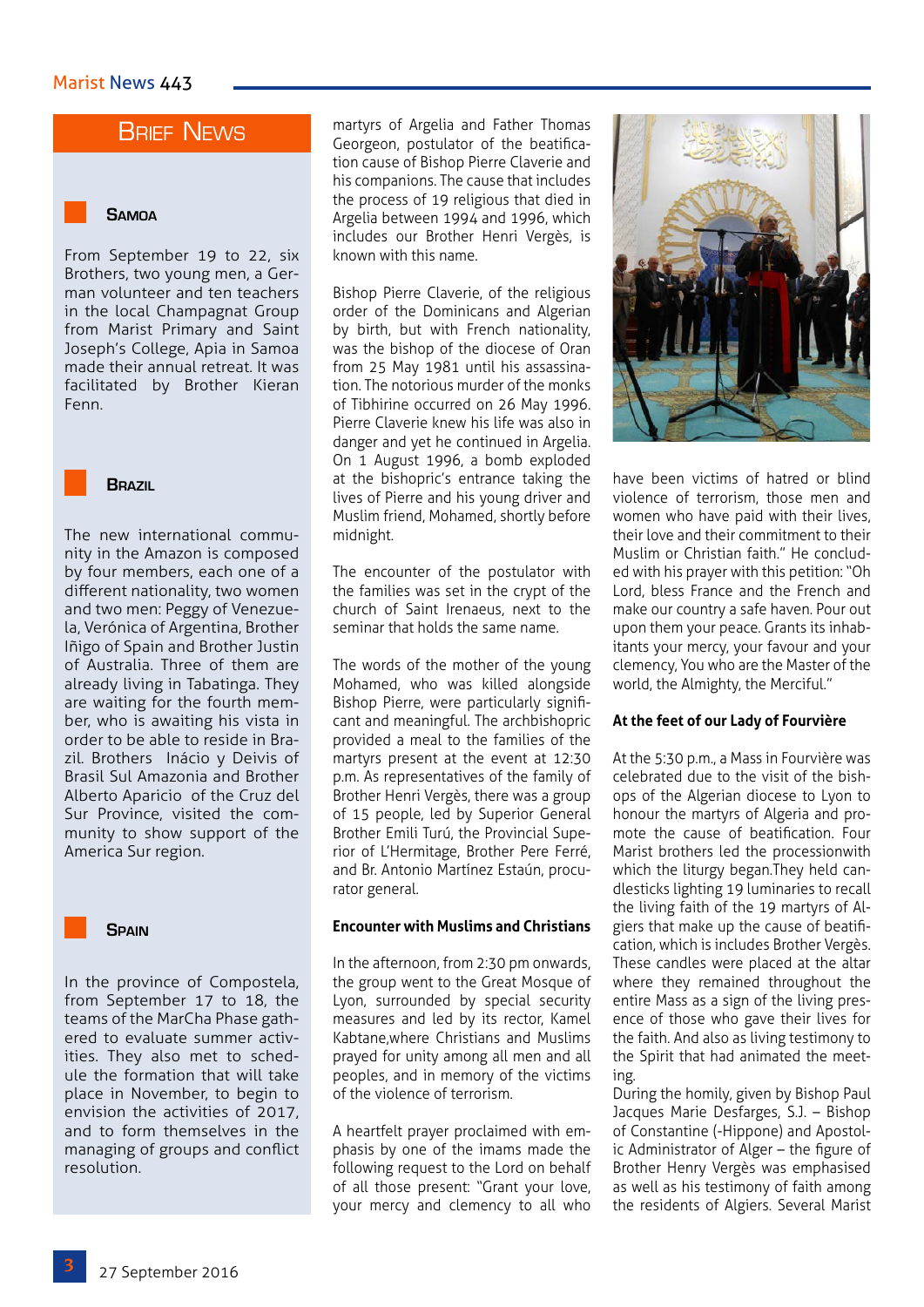## MARIST WORLD



Mexico: Los Mochis - 96th Birthday of Br. Amancio Rodríguez



General House: 'Amanecer' formation programme with the Superior General



Brazil: Regional meeting of the MChFM in Uberlandia



Thailand: Members of the Lavalla200> Project in the Asia District



Spain: Asociación Espiral in Madrid



Samoa: Retreat in Apia

Brothers from different communities near Lyon accompanied Superior General Brother Emili Turú and the new Postulator General, Brother Antonio M. Estaún, during these events.

#### **An Islamo-Christian friendly meal**

Already nightfall in Lyon, the meeting ended outdoors, in the area of the seminar, while the waters of the Saone and the Rhone were multiplied with the gentle rain. Cardinal Philippe Barbarin, Archbishop of Lyon, had extended an invitation to participate in an Islamo-Christian friendly meal with this name: "Le lien de la Paix, Ribaâr essalam".

Br Antonio M. Estaún

\_\_\_\_\_\_\_\_\_\_\_\_\_

# PACIFIC DISTRICT: SUPERIOR WILL SERVE A SECOND TERM

After a consultation in the Pacific district, the General Council has appointed Brother David G. McDonald as district superior for a second three-year term.

"I would like to thank Br David McDonald for his openness and willingness to serve the Institute in this mission as Superior," wrote Superior General Brother Emili Turú in a letter to the Brothers of the district on Sept. 2. "The results of the consultation show clearly that he enjoys vast support from the brothers of the district."

Br David, who was first appointed superior in 2013, will begin his second

term on Dec. 18 at the beginning of the District Chapter. Before 2013, he had served for three years as superior of the Province of New Zealand, which ceased to exist after the creation of the Pacific district in 2013.

Br David was principal of Hato Petera College in Auckland, New Zealand, from 1997 – 2010. He is the first Maori, the indigenous Polynesian people of New Zealand, to have held the position of provincial superior and, since 2013, of district superior.

The Pacific district includes New Zealand, Fiji, Samoa and Kiribati.

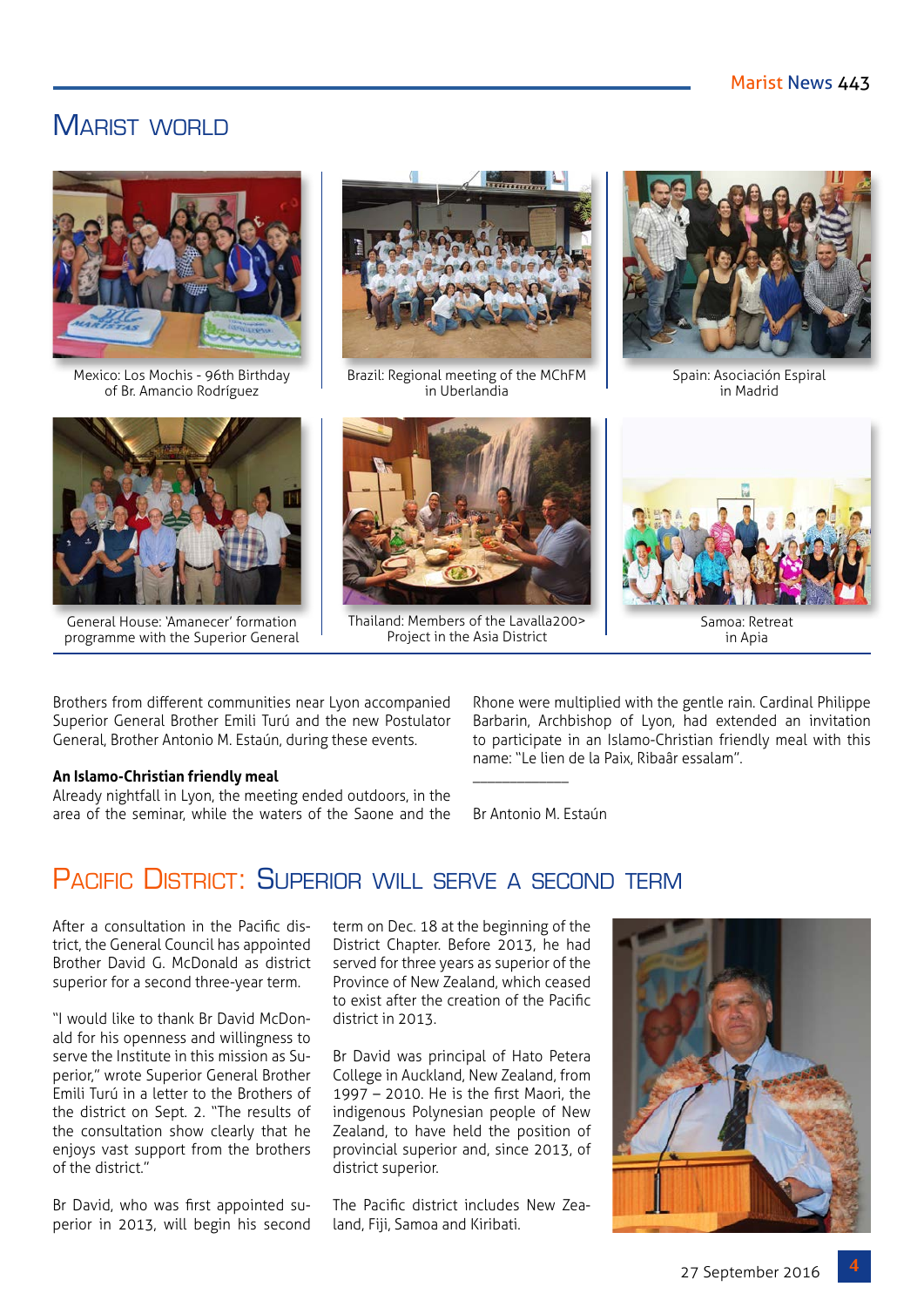# II European encounter of animation teams of the Champagnat Movement: Shall we dream…?"

The second European encounter of animation teams of the Champagnat Movement of the Marist Family, also known as MChFM, took place at the Marist house of El Escorial, Spain, from Aug. 24 – 27.

We met for four days, under the theme "shall we dream?", representing the five provinces of Europe and some guests, from different structures of lay animation of the Europe region and of the Secretariat for Laity.

Twenty-six people in total shared their experiences of their fraternities and communities.

The goals that the European council of the MChFM proposed were:

- to take care of the provincial teams of animation,
- to make the process of revitalization of the Champagnat Movement known,
- to share the paths and the experiences of the provinces
- to reflect on the collaboration/ integration with the structure of animation of laity in Europe.



The presentations of different realities, personal work and sharing in groups helped us create an environment where communication and the family spirit grew during those days.

Our reflections and prayer centred on a video message of superior general Brother Emili Turú and the idea of "A new beginning."

After this encounter we are very aware of the steps that we still need to take, but we have also found that we share so much and the richness of

the path that we have already more and more in communion and relationship between the different provinces.

The assessment made by the participants was very positive, especially, because of the awareness that it is an international movement and that we, the laity, that form it are responsible for its development and vitality.

Andrés Gil, Coordinator of the European team

## **8th Marist Provincial Assembly, América Central:**

### **New communities for new times**

The América Central Province has seen a special time of grace, of encounter, of exchanging, of looking together towards the future.

The 8th Provincial Assembly gathered 70 % of the province's brothers (68 brothers took part) and a representation of laity (12 laity) to simply reflect, share, commit and raise awareness of all that can be done together to build "NEW COMMUNITIES FOR A NEW BEGINNING."

The chosen methodology for the preparatory commission was inspired by the U theory.

It is a process of five steps of which four were worked on:

\_\_\_\_\_\_\_\_\_\_\_\_

- Co-Initiate, that is to create a common intention based on listening to others and listening to what community life is asking us to do.
- Co-Sense/Perceive, look, observe with the mind and heart wide open.
- Co-inspire: connect to the source, the inspiration and the will. Become aware and act from this new consciousness. Conversion of heart and let emerge what